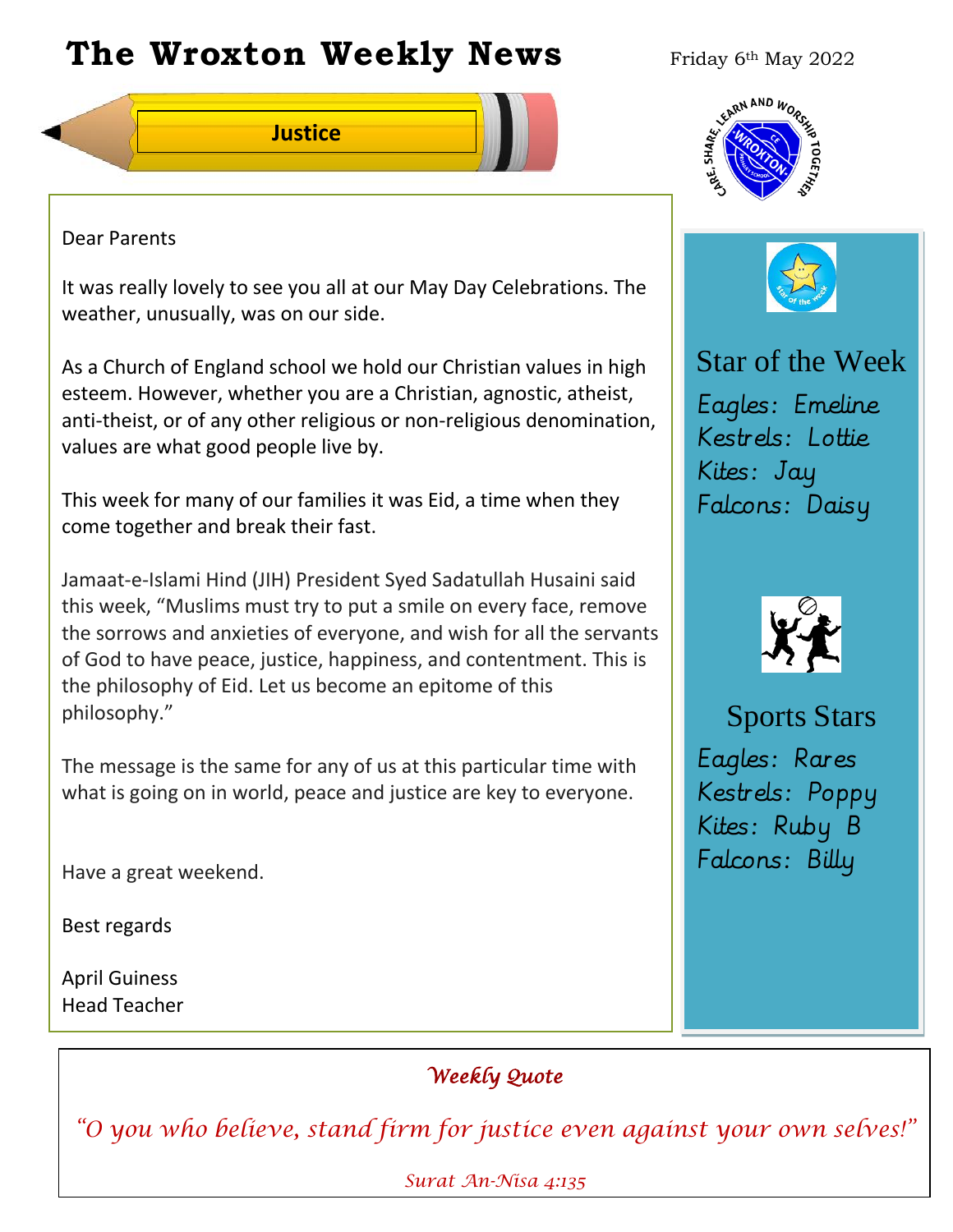# **E-Safety tips**

#### Parental Controls

Does your child have a game console? If yes, have you set up age-appropriate parental controls? The controls vary across the different consoles, but all will allow you to restrict spending and communication for example.

#### PlayStation

Set up your account as a family manager and create a separate child account so you can tailor their activities. Find out more here: [https://www.playstation.com/engb/support/account/ps](https://www.playstation.com/engb/support/account/psn-safetyparents-guide/) [n-safetyparents-guide/](https://www.playstation.com/engb/support/account/psn-safetyparents-guide/)

#### Xbox

You can download an app to manage your child's gaming experience. Find out more here: <https://www.xbox.com/enGB/apps/family-settings-app>

#### Nintendo Switch

Nintendo also offer a free app to monitor what and how your children are playing. Find out more here: [https://www.nintendo.co.uk/Nint](https://www.nintendo.co.uk/Nint%20endo-Switch-Family/NintendoSwitch-ParentalControls/Nintendo-SwitchParental-Controls-1183145.html) endo-Switch-[Family/NintendoSwitch-ParentalControls/Nintendo-](https://www.nintendo.co.uk/Nint%20endo-Switch-Family/NintendoSwitch-ParentalControls/Nintendo-SwitchParental-Controls-1183145.html)

[SwitchParental-Controls-1183145.html](https://www.nintendo.co.uk/Nint%20endo-Switch-Family/NintendoSwitch-ParentalControls/Nintendo-SwitchParental-Controls-1183145.html)

# **Attendance**

Our whole school attendance target for the year is 96%.

The average attendance rate for this week was 93%. 93% attendance represents 13 days absence in a school year.

Evidence shows that good attendance is a key factor in enabling children to reach their potential.

Please do not make routine appointments within the school day and avoid term time holidays.

#### **Kites Class Rearranged Parents Evening**

If you have a child in The Kites you should have received an invite to book an appointment with Mrs Blunden. Your appointment can be face to face or online, your preference.

All parents who have booked a slot will receive a link for a virtual appointment 24 hours before hand. Please disregard if you are attending in person.

## **School Lunches**

Please log into your SchoolMoney account and order your child's school lunch for the week staring  $16<sup>th</sup>$  May no later than Tuesday  $10<sup>th</sup>$  May.

Remember to order your child their **special Jubilee lunch on Thursday 26th May**. If you are unsure how to order or have difficulty logging on please contact the office.

#### **Dates for your diary**

**9.5.2022** - KS2 SATs Week (Year 6)

**26.5.2022** – Jubilee Celebration Day

#### **Half Term**

#### **30.5.2022** – **6.6.2022**

**7.6.2022** – INSET – School closed to children

**Wednesday 8th June** – return to school

For Friends of Wroxton upcoming events see next page

#### **Footy Kids**

Today was the last Footy Kids session of the current season.

They hope to return in the new school year.

Details will be sent out when confirmed.

# **Spring Fair at Harcourt Arboretum**

10am-4pm Saturday 14th May Harcourt Arboretum Fun for all the family! Music, family friendly crafts, stunning blooms and delicious food.

More information can be found on their website.